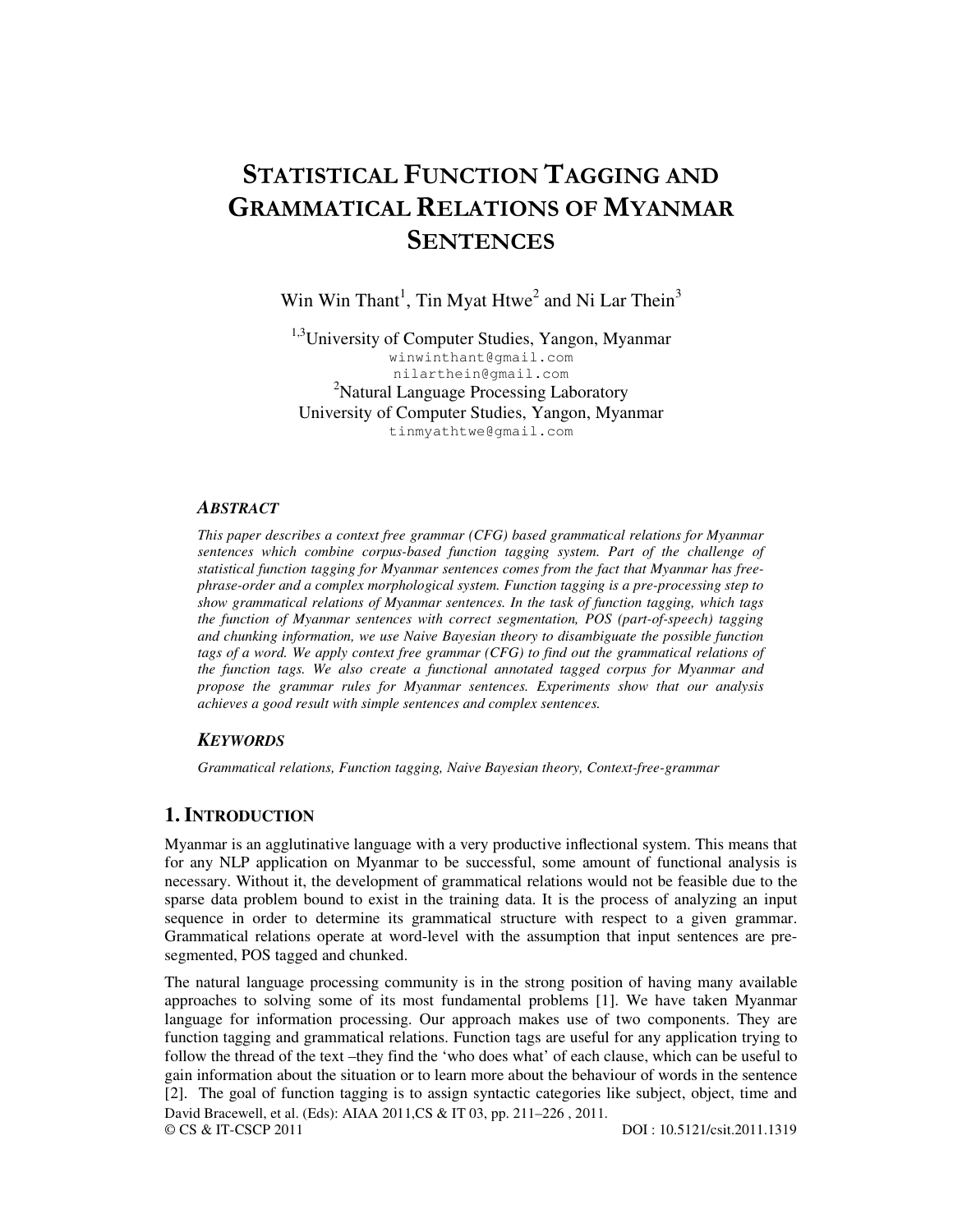location to each word in the text document. In case of function tagging, we use Naive Bayesian theory and the functional annotated tagged corpus. Grammatical relations are the process of analyzing an input sequence in order to determine its grammatical structure with respect to a given grammar. The goal of the second one is to produce the relations of the grammatical structures of the sentences in Myanmar text as a parse tree.

Myanmar is SOV language. It is also a variable phrase order language. The free phrase order feature of Myanmar makes statistical function tagging a challenging task. Function tagging is a part of the Myanmar to English machine translation project. If high quality translation is to be achieved, language understanding is a necessity. One problem in Myanmar language processing is the lack of grammatical regularity in the language. This leads to very complex Myanmar grammar in order to obtain satisfactory results, which in term increases the complexity in the grammatical relation process, it is desired that simple grammar is to be used.

In our approach, we take the chunk level phrase with the combination of POS tag and its category which is the output of a fully described morphological analyzer [3][4], which is very important for agglutinative languages like Myanmar. A small corpus annotated manually serves as training data because the large scale Myanmar Corpus is unavailable at present. Since the large-scale annotated corpora, such as Penn Treebank, have been built in English, statistical knowledge extracted from them has been shown to be more and more crucial for natural language disambiguation [5]. As a distinctive language, Myanmar has many characteristics different from English. The use of statistical information efficiently in Myanmar language is still a virgin land waiting to explore.

Naïve Bayesian is chosen for its simplicity and user-friendliness. Naive-Bayesian classifier make strong assumptions about how the data is generated, and use a probabilistic model that reflects these assumptions [6]. They use a collection of labelled training examples to estimate the parameters of the generative model. Classification of new examples is performed with Bayes' rule by selecting the class that is most likely to have generated the example.

## **2. LITERATURE SURVEY**

Blaheta and Johnson [7] addressed the task of function tags assignment. They used a statistical algorithm based on a set of features grouped in trees, rather than chains. The advantage was that features can better contribute to overall performance for cases when several features are sparse. When such features are conditioned in a chain model the sparseness of a feature can have a dilution effect of an ulterior (conditioned) one.

Mihai Lintean and Vasile Rus[8] described the use of two machine learning techniques, naive Bayes and decision trees, to address the task of assigning function tags to nodes in a syntactic parse tree. They used a set of features inspired from Blaheta and Johnson [7]. The set of classes they used in their model corresponds to the set of functional tags in Penn Treebank. To generate the training data, they have considered only nodes with functional tags, ignoring nodes unlabeled with such tags. They trained the classifiers on sections 1-21 from Wall Street Journal (WSJ) part of Penn Treebank and used section 23 to evaluate the generated classifiers.

Yong-uk Park and Hyuk-chul Kwon [9] tried to disambiguate for syntactic analysis system by many dependency rules and segmentation. Segmentation is made during parsing. If two adjacent morphemes have no syntactic relations, their syntactic analyzer makes new segment between these two morphemes, and find out all possible partial parse trees of that segmentation and combine them into complete parse trees. Also they used adjacent-rule and adverb subcategorization to disambiguate of syntactic analysis. Their syntactic analyzer system used morphemes for the basic unit of parsing. They made all possible partial parse trees on each segmentation process, and tried to combine them into complete parse trees.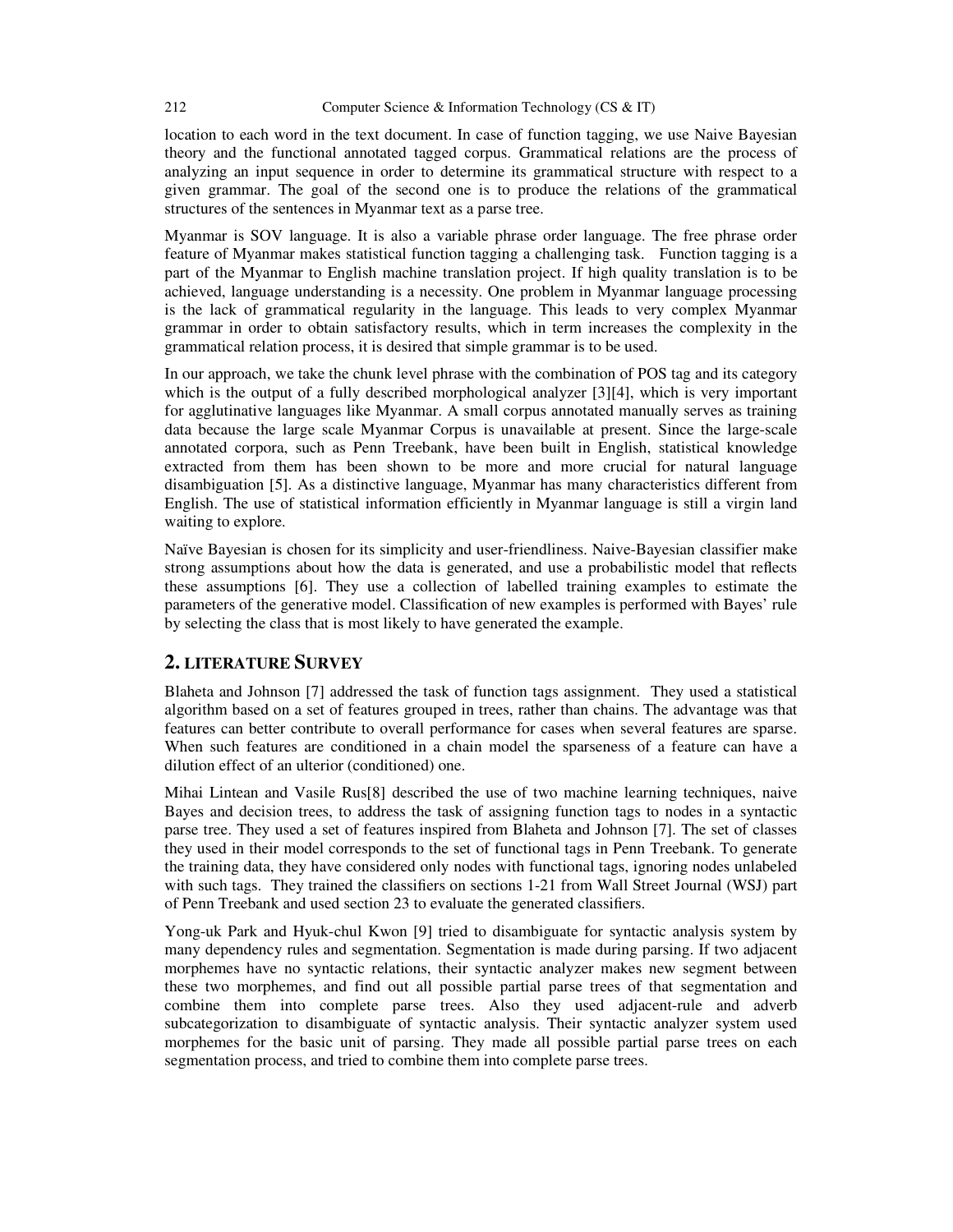Mark-Jan Nederhof and Giorgio Satta[10] considered the problem of parsing non-recursive context-free grammars, i.e., context-free grammars that generate finite languages and presented two tabular algorithms for these grammars. They presented their parsing algorithm, based on the CYK (Cocke–Younger–Kasami) algorithm and Earley's alogrithm. As parsing CFG (contextfree grammar), they have taken a small hand-written grammar of about 100 rules. They have ordered the input grammars by size, according to the number of nonterminals (or the number of nodes in the forest, following the terminology by Langkilde (2000)).

Kyongho Min and William H. Wilson [11] discussed the robustness of four efficient syntactic error-correcting parsing algorithms that are based on chart parsing with a context-free grammar. They implemented four versions of a bottom-up error-correcting chart parser: a basic bottom-up chart parser, and chart parsers employing selectivity, top-down filtering, and a combination of selectivity and a top-down filtering. They detected and corrected syntactic errors using a system component called IFSCP (Ill-Formed Sentence Chart Parser) described by Min & Wilson (1994), together with a spelling correction module. They tested 4 different lengths of sentences (3, 5, 7, and 11) and 5 different error types, with a grammar of 210 context-free rules designed to parse a simple declarative sentence with no conjunctions, passivisation, or relative clauses.

## **3. MYANMAR LANGUAGE**

The Myanmar language is the official language and is more than one thousand years old.

## **3.1. Features of Myanmar Language**

Unlike English language Myanmar is syntax of relatively free-phrase-order language. This can be easily illustrated with the example "သူသည် စာအုပ်ကို စားပွဲပေါ်တွင် ထားသည်။" (He places the book on the table) as shown in table 1. All are valid sentences [12].

| Case   | <b>Myanmar Sentences</b>            | Word order          |
|--------|-------------------------------------|---------------------|
| Case 1 | သူ စာအုပ်ကို စားပွဲပေါ်တွင် ထားသည်။ | (Subj-Obj-Pla-Verb) |
| Case 2 | သူ စားပွဲပေါ်တွင် စာအုပ်ကို ထားသည်။ | (Subj-Pla-Obj-Verb) |
| Case 3 | စာအုပ်ကို စားပွဲပေါ်တွင် သူ ထားသည်။ | (Obj-Pla-Subj-Verb) |
| Case 4 | စာအုပ်ကို သူ စားပွဲပေါ်တွင် ထားသည်။ | (Obj-Subj-Pla-Verb) |
| Case 5 | စားပွဲပေါ်တွင် သူ စာအုပ်ကို ထားသည်။ | (Pla-Subj-Obj-Verb) |
| Case 6 | စားပွဲပေါ်တွင် စာအုပ်ကို သူ ထားသည်။ | (Pla-Obj-Subj-Verb) |

Table 1. Word order in Myanmar language

In all the cases, subject is သူ (He), object is စာအုပ်ကို (the book), place is စားပွဲပေါ်တွင် (on the table) and verb is  $\infty$ းသည် (places). From the above example, it is clear that phrase order does not determine the functional structure in Myanmar language and permits scrambling. Myanmar language follows Subject-Object-Verb orders in contradiction with English language.

## **3.2. Issues of Myanmar Language**

The highly agglutinative language like Myanmar, nouns and verbs get inflected. Many times we need to depend on syntactic function or context to decide upon whether the particular word is a noun or adjective or adverb or post position [12]. This leads to the complexity in Myanmar grammatical relations. A noun may be categorized as common, proper or compound. Similarly, verb may be finite, infinite, gerund or contingent.

A number of issues are affecting the function tagging for Myanmar language.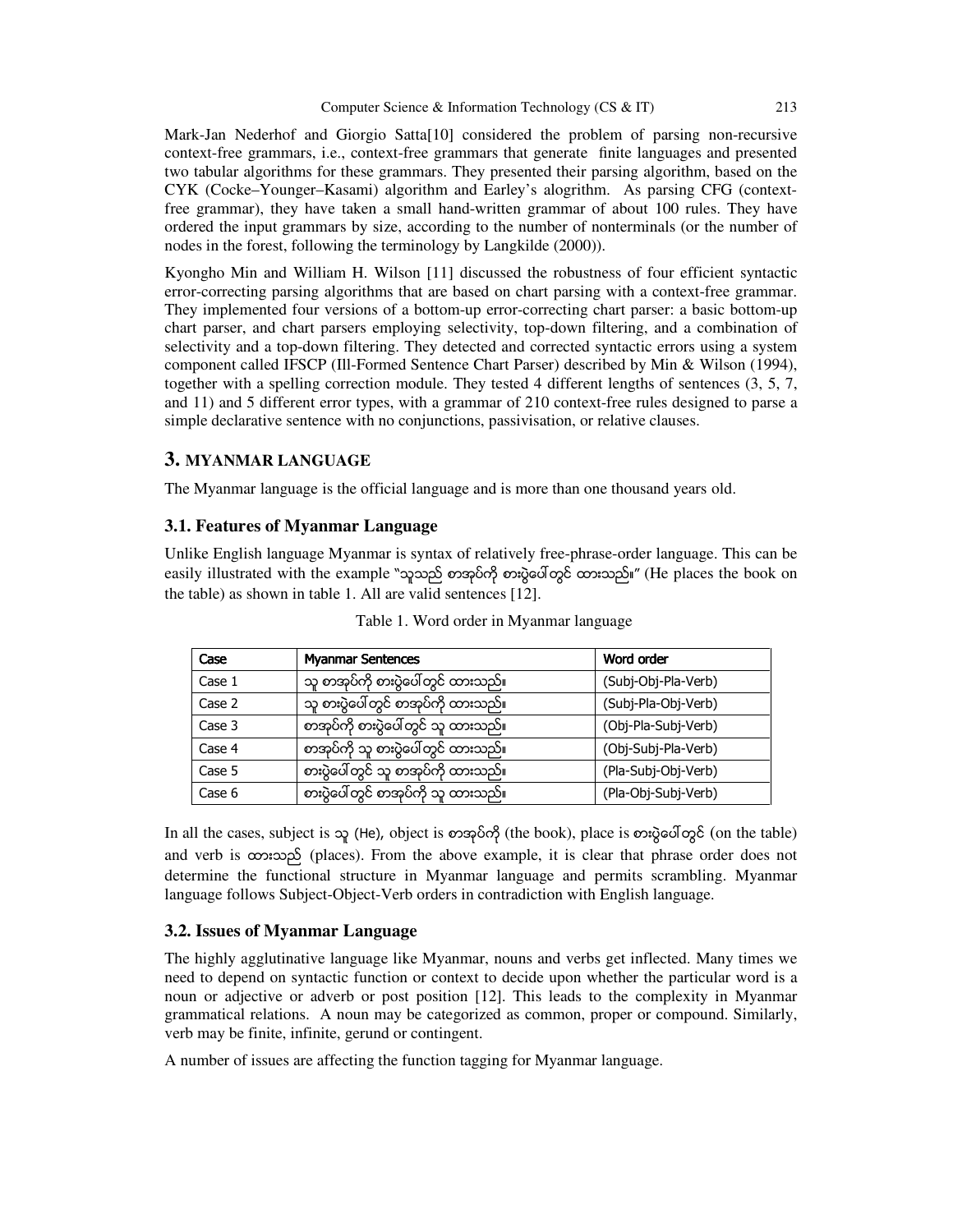• Myanmar phrases can be written in any order as long as the verb phrase is at the end of sentence.

```
For example: 
ေမာင္လွသည္ - စာအုပ္တစ္အုပ္ကို - ေမာင္ဘအား - ေပးသည္။ 
Mg Hla - a book - to Mg Ba - gives
(or) 
စာအုပ္တစ္အုပ္ကို - ေမာင္ဘအား - ေမာင္လွက - ေပးသည္။ 
a book - to Mg Ba - Mg Hla - gives
(Ma Hla gives a book to Mg Ba.)
```
The phrase order of Myanmar language is free. The sentence can be constructed by placing emphatic phrases at the beginning of a sentence.

```
For example: 
သူသည္- သတင္းစာကို - ဖတ္သည္။(Subj-Obj-Verb) 
He - newspaper – reads 
(or) 
သတင္းစာကို - သူ - ဖတ္သည္။ (Obj-Subj-Verb) 
newspaper - he - reads 
(He reads the newspaper.)
```
- The subject or object of the sentence can be skipped, and still be a valid sentence. For example: ရန္ကုန္သို႔သြားသည္။ (Go to Yangon)
- Myanmar language makes prominent usage of particles, which are untranslatable words that are suffixed or prefixed to words to indicate level of respect, grammatical tense, or mood.

```
For example:
```
မောင်မောင် - များ - ပထမ - ဆု - ရ - လျှင် - သူ့မိဘများ - က - အံ့သြ - လိမ့်မည်။ Mg Mg - particle - first - prize - wins - if - his parents - PPM - surprise - will (If Mg Mg wins the first prize, his parents will surprise.)

• In Myanmar language, an adjective can specialize before or after a noun unlike other languages.

```
For example: 
သူသည် - ရမ်းသာသော - လူ - -တစ်ယောက် -ဖြစ်သည်။
He - rich - man - a - is
(or) 
သူသည် - လူ - ရှမ်းသာ - တစ်ယောက် -ဖြစ်သည်။
He - man - rich - a - is 
(He is a rich man.)
```
• The subject *(object can be another sentence, which does not contain subject or object.* For example:

```
ကလေးများသစ်ပင်အောက်တွင်ကစားနေသည် ကို ကျွန်တော်မြင်သည်။
```
(I see the children playing under the tree.)

• The postpositions of subject phrases or object phrases can be hidden. For example: သူ**သည်**- ဆရာဂန် -တစ်ယောက် - ဖြစ်သည်။ He - doctor - a - is

```
(or) 
သူ - ဆရာ၀န္ - တစ္ေယာက္ - ျဖစ္သည္။ 
He - doctor - a - is 
(He is a doctor.)
```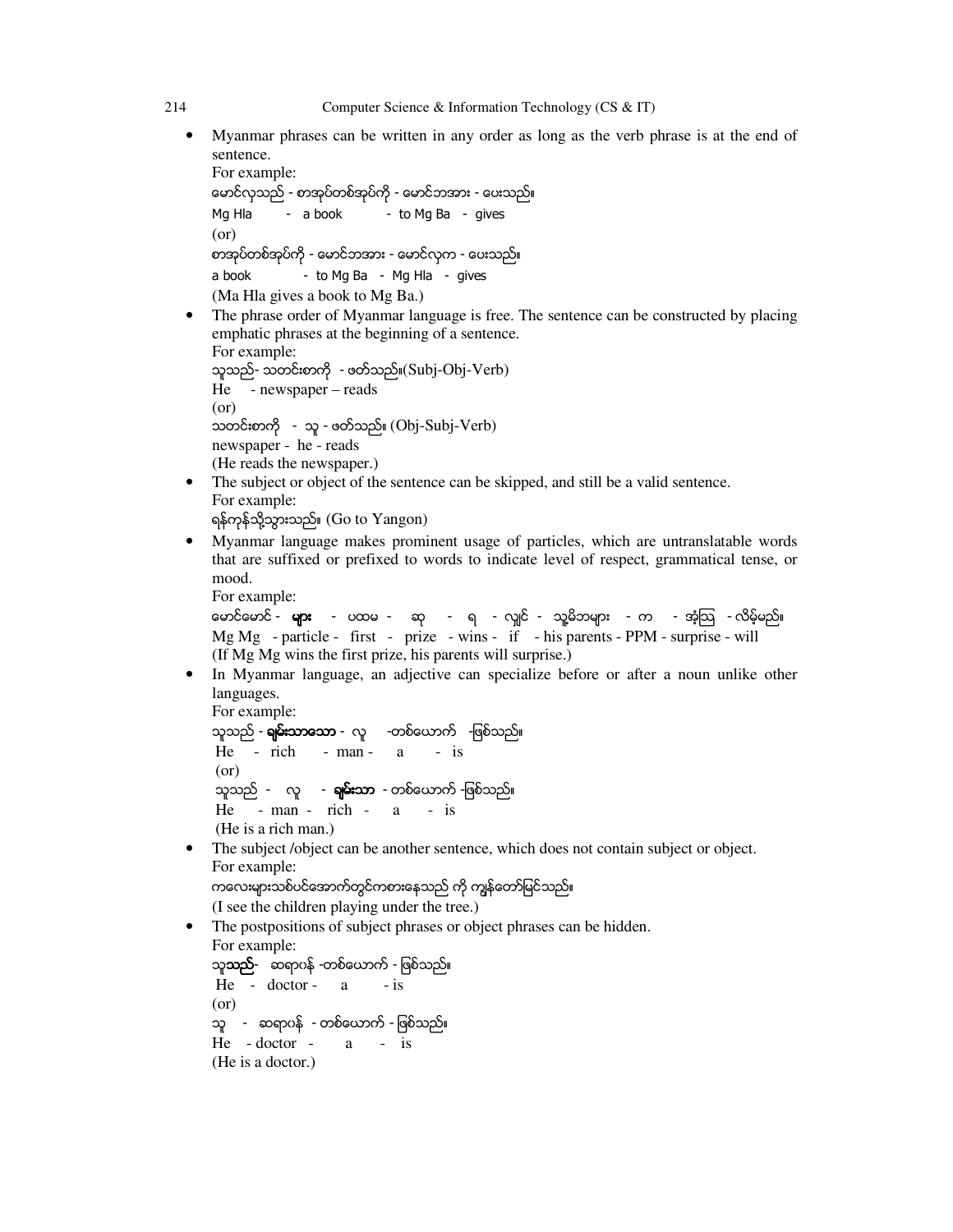The postpositions of time phrases or place phrases can be omitted. For example:

```
သူမ -  ကျောင်း - သို့ - သွားသည်။
She - school - to - goes 
(or) 
သူမ - ကျောင်း - သွားသည်။
She - school - goes 
(She goes to school.) 
The verb phrase can be hidden in a Myanmar sentence.
```
For example: သူ - ေမာင္လွ -ပါ။ He - Mg Hla - particle (He is Mg Hla.)

These issues will cause a lot of problem during function tagging, and a lot of possible tags will be resulted.

#### **3.3. Grammar of Myanmar Language**

Grammar studies the rules behind languages. The aspect of grammar that does not concern meaning directly is called *syntax.* Myanmar (syntax: SOV), because of its use of postposition (wi.Bat), would probably be defined as a "postpositional language", whereas English (syntax: SVO) because of its use of preposition would probably be defined as a "prepositional language".

There are really only two parts of speech in Myanmar, the noun and the verb, instead of the usually accepted eight parts (Pe Maung Tin 1956:195). Most Myanmar linguists [13] accepted there are eight parts of speech in Myanmar. Myanmar nouns and verbs need the help of suffixes or particles to show grammatical relations.

For example: ကျောင်းသူများ**သာ** ဂုဏ်ထူးရသည်။ သူတို့သည် အတန်းထဲမှာ ရှိ<mark>ကြ</mark>၏။

Myanmar is a highly verb-prominent language and that suppression of the subject and omission of personal pronouns in connected text result in a reduced role of nominals. This observation misses the critical role of postposition particles marking sentential arguments and also of the verb itself being so marked. The key to the view of Myanmar being structures by nominals is found in the role of the particles. Some particles modify the word's part of speech. Among the most prominent of these is the particle အ, which is prefixed to verbs and adjectives to form nouns or adverbs.There is a wide variety of particles in Myanmar [14].

For example: သူတို့သည် မန္က လေးတွင် ၈ ရက် **တိတိ** လည်ခဲ့သည်။

Stewart remarked that "The Grammar of Burmese is almost entirely a matter of the correct use of particles"(Stewart 1956: xi). How one understands the role of the particles is probably a matter of one's purpose.

#### **3.4. Syntacic Structure of Myanmar Language**

It is known that many postpositions can be used in a Myanmar sentence. If the words can be misplaced in a sentence, the sentence can be abnormal. There are two kinds of sentence as a sentence construction. They are simple sentence (SS) and complex sentence (CS). In simple sentence, other phrases such as object, time, and place can be added between subject and verb. There are two kinds of clause in a complex sentence called independent clause(IC) and dependent clause (DC).There must be at least one independent clause in a sentence. But there can be more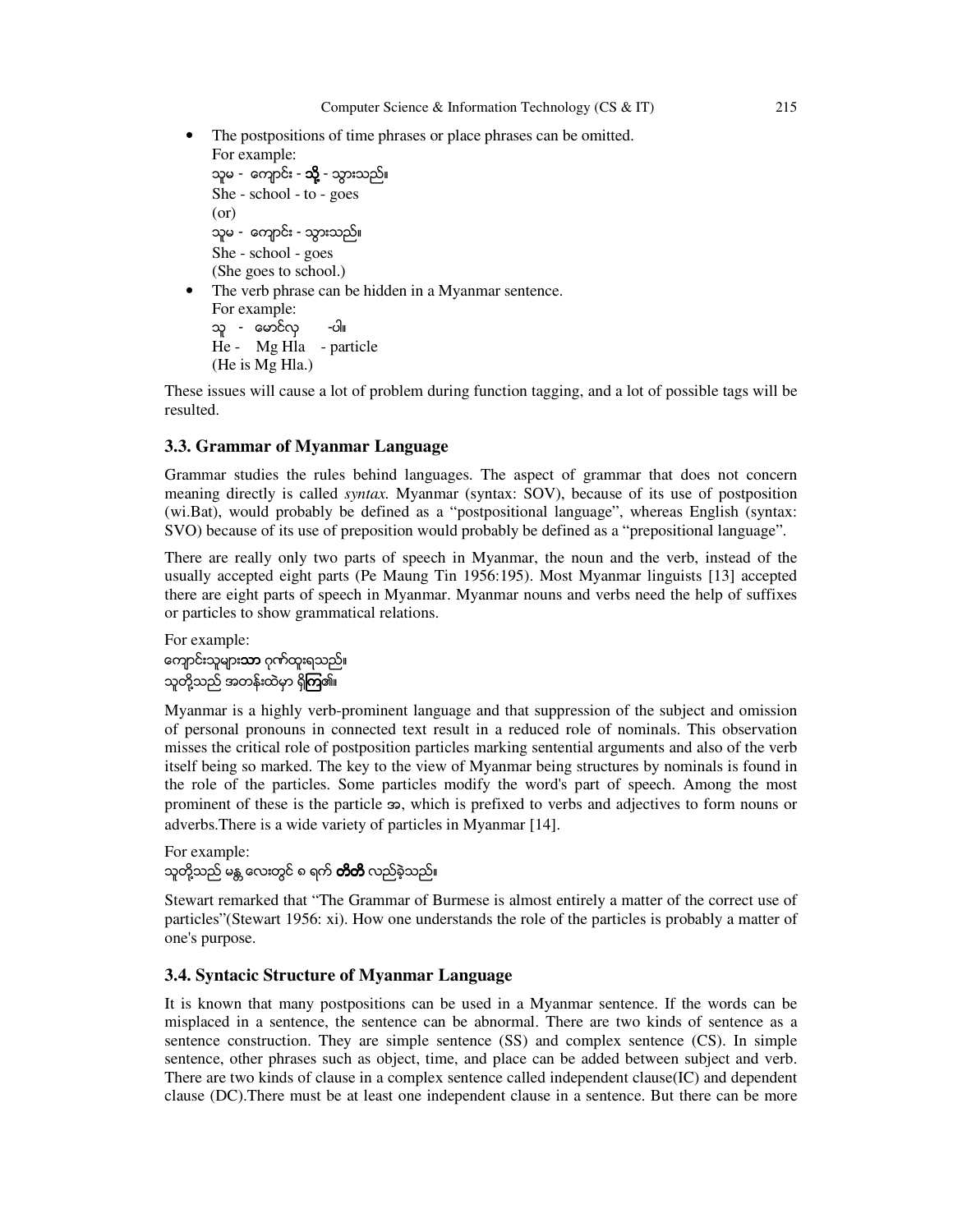than one dependent clause in it. IC contains sentence's final particle (sfp) at the end of a sentence [15].

SS=IC+sfp CS=DC...+IC+sfp

IC may be noun phrase or verb or combination of both.

| $IC=N$   | (မျက်မှန်နှင့်ကျောင်းသား) |
|----------|---------------------------|
| $IC=V$   | (စား)                     |
| $IC=N+V$ | (ဘုရားမှာပန်းနဲ့ဆီမီးလှူ) |

DC is the same as IC but it must contain a clause marker (cm) in the end.

| $DC=N+cm$   | (ကျောင်းကဆရာ+ပဲ) |
|-------------|------------------|
| $DC=V+cm$   | (ရောက်+ရင်)      |
| $DC=N+V+cm$ | (စိတ်ထား+ဖြူ+မှ) |

# **4. PROPOSED SYSTEM**

The procedure of the proposed system is described in the following.

- Step1. Accept input Myanmar sentence with segmentation, POS tagging and chunking
- Step2. Extract one POS tag and its category from each chunk
- Step3. Choose the possible function tags for each POS tag by using Naive Bayesian theory
- Step4. Display the sentence with function tags
- Step5. Parse the function tags by using CFG rules with the proposed grammar
- Step6. Display the parse tree as an output

# **5. CORPUS CREATION**

We collected several types of Myanmar texts to construct a corpus. Our corpus is to be built manually. We extended the POS tagged corpus that is proposed in [3]. The chunk and function tags are manually added to the POS tagged corpus. The number of sentences is about 3000 sentences with average word length 15 and it is not a balanced corpus that is a bit biased on Myanmar textbooks of middle school. The corpus size is bigger and bigger because the tested sentences are automatically added to the corpus. In table 2, Myanmar grammar books and websites are text collections. Example corpus sentence is shown in figure 2.

| <b>Text types</b>                  | # of sentences |
|------------------------------------|----------------|
| Myanmar textbooks of middle school | 1200           |
| Myanmar Grammar books              | 600            |
| Myanmar websites                   | 900            |
| <b>Others</b>                      | 300            |
| Total                              | 3000           |

Table 2. Corpus Statistics

VC@Active[မိုးရွာ/verb.common]#CC@CCS[လျှင်/cc.sent]#NC@Subj[ကလေး/n.person,များ/part.number]#NC@ PPla[လမ်း/n.location]#PPC@PlaP[ပေါ် တွင်/ppm.place]#NC@Obj[ဘောလုံး/n.objects]#VC@Active [ကန် ၾက/verb.common]#SFC@Null[သည္/sf]။

Figure 2. A sentence in the corpus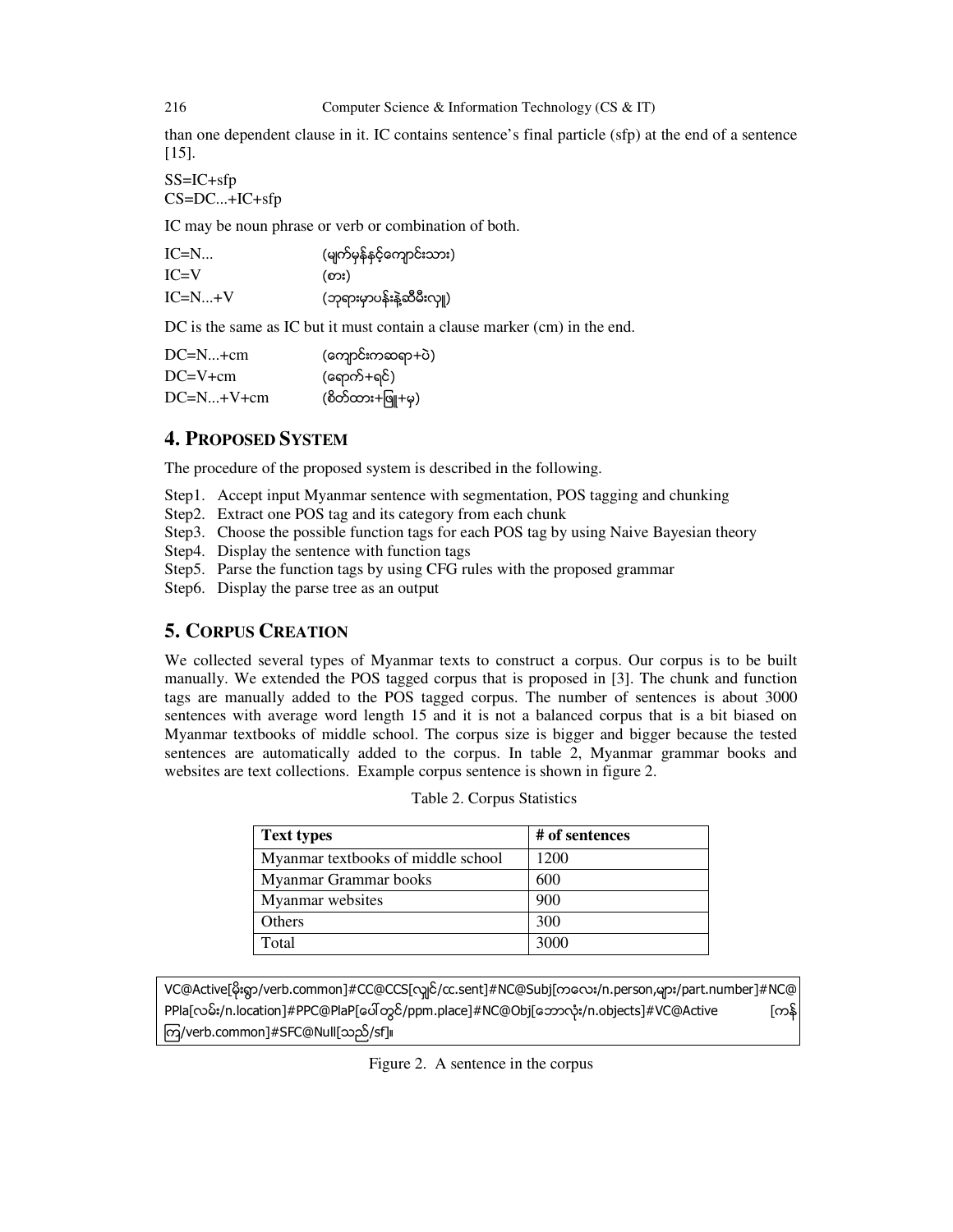## **6. FUNCTION TAGSET**

Function tagging is a process of assigning syntactic categories like subject, object, time and location to each word in the text document. These are conceptually appealing by encoding an event in the format of "who did what to whom, where, when", which provides useful semantic information of the sentences. We use the function tags that is proposed in [16] because it is easier to maintain and can add new language features. The function tagsets are shown in table 3.

| Tag        | Description                       | <b>Example</b>                  |
|------------|-----------------------------------|---------------------------------|
| Active     | Verb                              | စားသည်                          |
| Subj       | Subject                           | သူ                              |
| PSubj      | Subject                           | သူ                              |
| SubjP      | Postposition of Subject           | သည်                             |
| Obj        | Object                            | ကော်ဖီ                          |
| PObj       | Object                            | ကော်ဖီ                          |
| ObjP       | Postposition of Object            | ကို                             |
| PIobj      | Indirect Object                   | မလု                             |
| IobjP      | Postposition of Indirect Object   | အား                             |
| Pla        | Place                             | ရန်ကုန်                         |
| PPla       | Place                             | ရန်ကုန်                         |
| PlaP       | Postposition of Place             | သို့                            |
| Tim        | Time                              | မနက်                            |
| PTim       | Time                              | မနက်                            |
| TimP       | Postposition of Time              | တွင်                            |
| PExt       | Extract                           | ကျောင်းသားများ                  |
| ExtP       | Postposition of Extract           | အနက်                            |
| PSim       | Similie                           | မင်းသမီး                        |
| SimP       | Postposition of Similie           | ကဲ့သို့                         |
| PCom       | Compare                           | သူ့ဦးလေး                        |
| ComP       | Postposition of Compare           | နင့်အတူ                         |
| POwn       | Own                               | သူ                              |
| OwnP       | Postposition of Own               | ၏                               |
| Ada        | Adjective                         | လု                              |
| PcomplS    | Subject Complement                | သူသည် <b>ဆရာ</b> ဖြစ်သည်        |
| PcomplP    | Object Complement                 | ရွှေကို <b>လက်စွပ်</b> လုပ် သည် |
| PPcomplO   | <b>Object Complement</b>          | ထွန်းထွန်း                      |
| PcomplOP   | Postposition of Object Complement | ၯ                               |
| PUse       | Use                               | တုတ်                            |
| UseP       | Postposition of Use               | ဖြင့်                           |
| PCau       | Cause                             | မိုး                            |
| CauP       | Postposition of Cause             | ကြောင့်                         |
| PAim       | Aim                               | အဖေ့                            |
| AimP       | Postposition of Aim               | အတွက်                           |
| CCS        | Join the sentences                | လျှင်                           |
| <b>CCM</b> | Join the meanings                 | ထို့ကြောင့်                     |

|  | Table 3. Function Tagsets |  |
|--|---------------------------|--|
|--|---------------------------|--|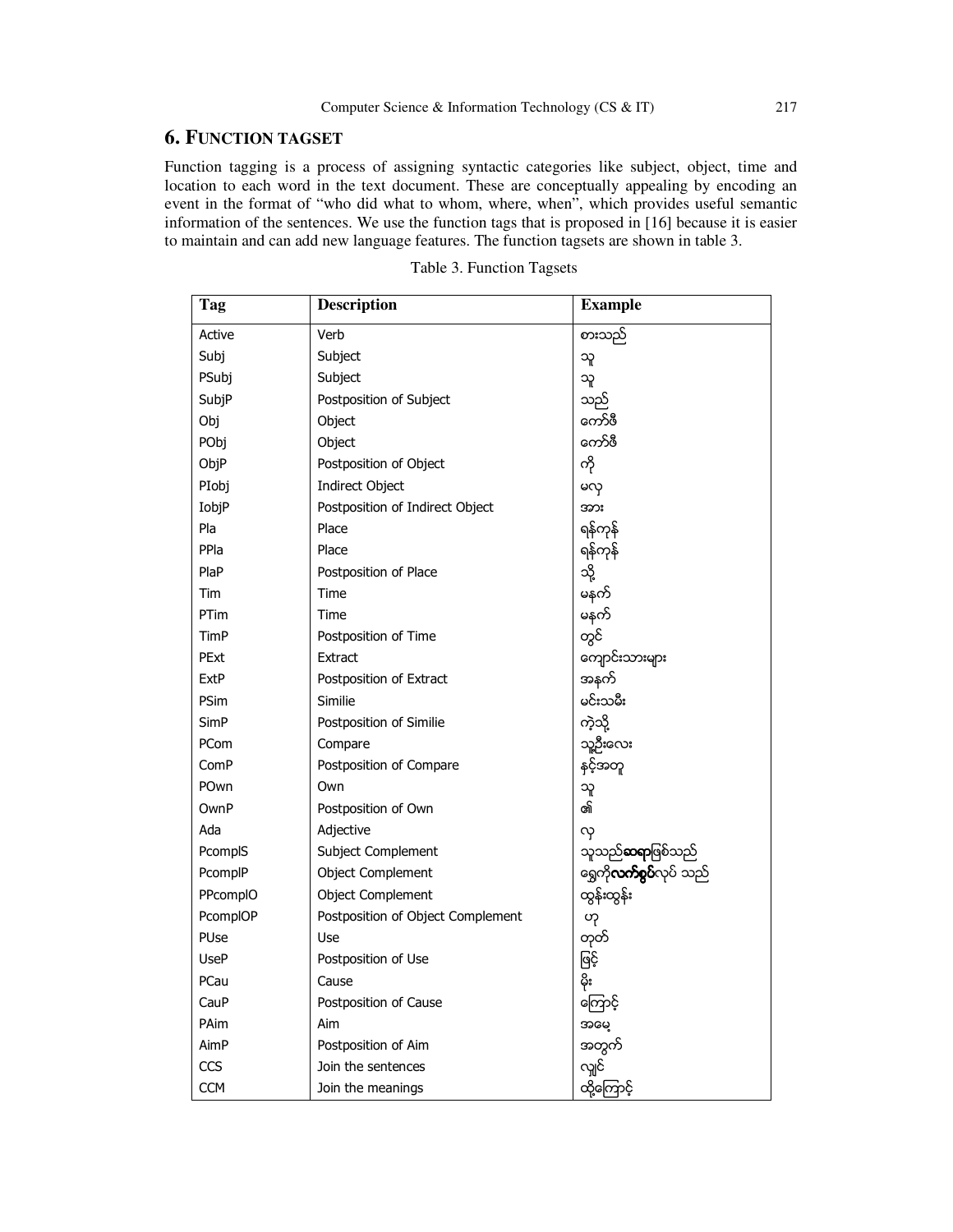| CCC        | Join the words       | နှင့် |
|------------|----------------------|-------|
| <b>CCP</b> | Join with particles  | ကိ    |
| <b>CCA</b> | Join as an adjective | မည္   |

## **7. PROPOSED GRAMMAR FOR MYANMAR SENTENCES**

Since it is impossible to cover all types of sentences in Myanmar language, we have taken some portion of the sentence and try to make grammar for them. Myanmar is free-phrase-order language. In Myanmar language, we see that one sentence can be written in different forms for the same meaning, i.e. the positions of the tags are not fixed. So we cannot restrict the grammar rule for one sentence. The grammar rule may be very long, but we have to accept it. The grammar rule we have tried to make, may not work for all the sentences in Myanmar language because we have not considered all types of sentences. Some of the sentences are shown below, which are used to make the grammar rules.

| သူ-သည်-ကျောင်း-သို့-သွား-သည်။                             | (Subj-Pla-Verb)             |
|-----------------------------------------------------------|-----------------------------|
| သူ-သည်-ကျောင်းသားတစ်ယောက်-ဖြစ်-သည်။                       | (Subj-PcomplS-Verb)         |
| ကောင်စီပင်-အဖြစ်-သူ့-ကို-လူထု-က-ရွေး-သည်။                 | (PcomplO-Obj-Subj-Verb)     |
| မောင်လု-သည်-ဓွေး-ကို-တုတ်-ဖြင့်-ရိုက်-သည်။                | (Subj-Obj-Use-Verb)         |
| သူ-သည်-ဆရာ့-ကို-စာအုပ်-ပေး-သည်။                           | (Subj-Obj-Iobj-Verb)        |
| သူမ-သည်-လူနာများ-ကို-ဆွေမျိုးများ-ကဲ့သို့-ပြုစု-သည်။      | (Subj-Obj-Sim-Verb)         |
| ကလေးများ-သည်-အဖော်-ကြောင့်-ပျက်စီး-သည်။                   | (Subj-Cau-Verb)             |
| သစ်ရွက်တို့-သည်-တပေါင်းလ-၌-ကြွေ-သည်။                      | (Subj-Tim-Verb)             |
| တရားသူကြီး-သည်-ခိုးမှု-ကို-တရားရုံး-၌-နံနက်-က-စစ်ဆေး-သည်။ | (Subj-Obj-Pla-Tim-Verb)     |
| အမေသည်-သူ့သားအတွက်-မုန့်ကို-ဈေးမှ-မနက်က-ဝယ်ခဲ့သည်။        | (Subj-Aim-Obj-Pla-Tim-Verb) |

Our proposed grammar for Myanmar Sentences:

| Sentence      | →I-sent   I-sent CC I-sent   Obj-sent I-sent   Subj-sent I-sent |
|---------------|-----------------------------------------------------------------|
| I-sent        | →Subj Obj Pla Verb   Subj Verb   Com Pla Verb                   |
| <sub>CC</sub> | $\rightarrow$ CCA   CCS   CCM                                   |
| Subj -sent    | $\rightarrow$ I-sent CCA Subj                                   |
| Obj -sent     | $\rightarrow$ I-sent CCA Obj                                    |
| Subj          | $\rightarrow$ PSubj SubjP                                       |
| Subj          | $\rightarrow$ Subj                                              |
| Obj           | $\rightarrow$ PObj ObjP                                         |
| Obj           | $\rightarrow$ Obj                                               |
| Pla           | $\rightarrow$ PPla PlaP                                         |
| PcomplO       | $\rightarrow$ PPcomplO PcomplOP                                 |
| Use           | $\rightarrow$ PUse UseP                                         |
| Sim           | $\rightarrow$ PSim SimP                                         |

## **8. NAIVE BAYESIAN CLASSSIFIER**

Before one can build naive Bayesian based classifier, one needs to collect training data. The training data is a set of problem instances. Each instance consists of values for each of the defined features of the underlying model and the corresponding class, i.e. function tag in our case. The development of a naive Bayesian classifier involves learning how much each function tag should be trusted for the decisions it makes [17]. In probability estimation for Naive Bayesian classifiers, namely that the attribute values are conditionally independent when the target value is given. Naive Bayesian classifiers are well-matched to the function tagging problem.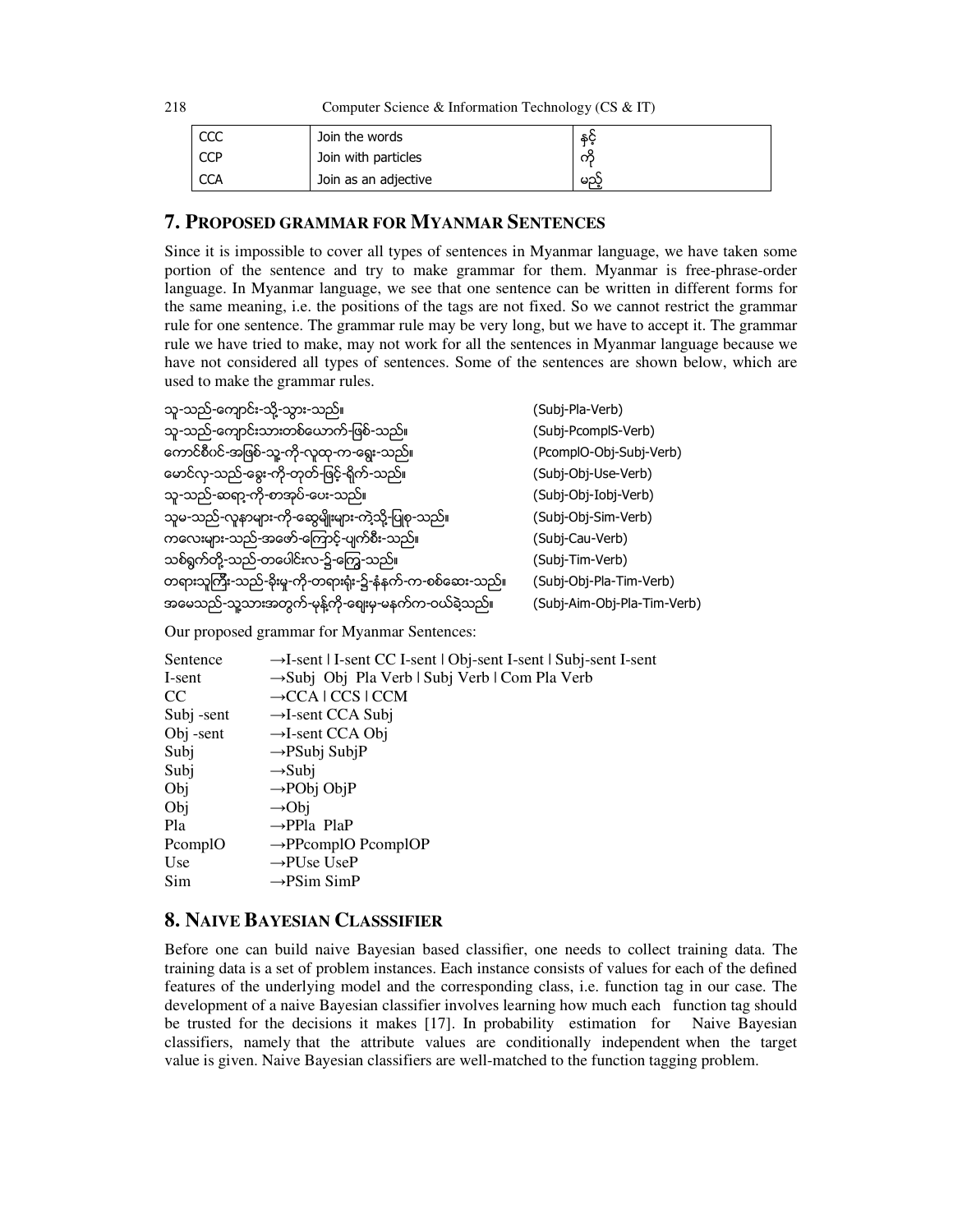The Naïve Bayesian classifier is a term in Bayesian statistics dealing with a simple probabilistic classifier based on applying Bayes' theorem with strong (naïve) independence assumptions. It assumes independence among input features. Therefore, given an input vector, its target class can be found by choosing the one with the highest posterior probability.

#### **8.1. Function Tagging by Using Naïve Bayes Theory**

The labels such as subject, object, time, etc. are named as function tags. By function, it is meant that action or state which a sentence describes. The system operates at word-level with the assumption that input sentences are pre-segmented, pos-tagged and chunked.

Each proposed function tag is regarded as a class and the task is to find what class/tag a given word in a sentence belongs to a set of predefined classes/tags. A feature is a POS tag word with category. The category of a word is added to the POS tag to obtain more accurate lexical information. It can be formed from the features of that word. For example, noun has 16 categories such as animals, person, objects, food, location, etc. There are 47 categories in our corpus. We show some features of Myanmar words as shown in table 4.

| Feature         | <b>English</b> | <b>Myanmar</b>    |
|-----------------|----------------|-------------------|
| n.food          | apple          | ပန်းသီး           |
| pron.possessive | his            | သူ့               |
| ppm.time        | at             | တွင်              |
| adj.dem         | happy          | ပျော်ရွှင်သော     |
| part.support    | can            | နိုင်             |
| cc.mean         | S <sub>O</sub> | <u>ထို့ကြောင့</u> |
| v.common        | qo             | သွား              |
| sf.declarative  | null           | ၏                 |

| Table 4. Features |  |
|-------------------|--|
|-------------------|--|

In Myanmar language, some words have same meaning but in different features as shown in table 5.

| Table 5. Same word with different features |  |
|--------------------------------------------|--|
|--------------------------------------------|--|

| Feature     | <b>English</b> | Myanmar |
|-------------|----------------|---------|
| cc.chunk    | and            | \$Č     |
| ppm.compare | with           | နင့်    |
| ppm.use     | with           | နင့     |

A class is a one of the proposed function tags. Same word may have different function tags as shown in table 6.

|  | Table 6. Function tags |  |
|--|------------------------|--|
|--|------------------------|--|

| <b>Function tags</b> | <b>English</b>               | Myanmar |
|----------------------|------------------------------|---------|
| PcomplS              | He has a <b>house</b> .      | အိမ်    |
| PPla                 | He lives in a <b>house</b> . | యేడి    |
| PSubj                | A house is near the          | యేడి    |
|                      | school.                      |         |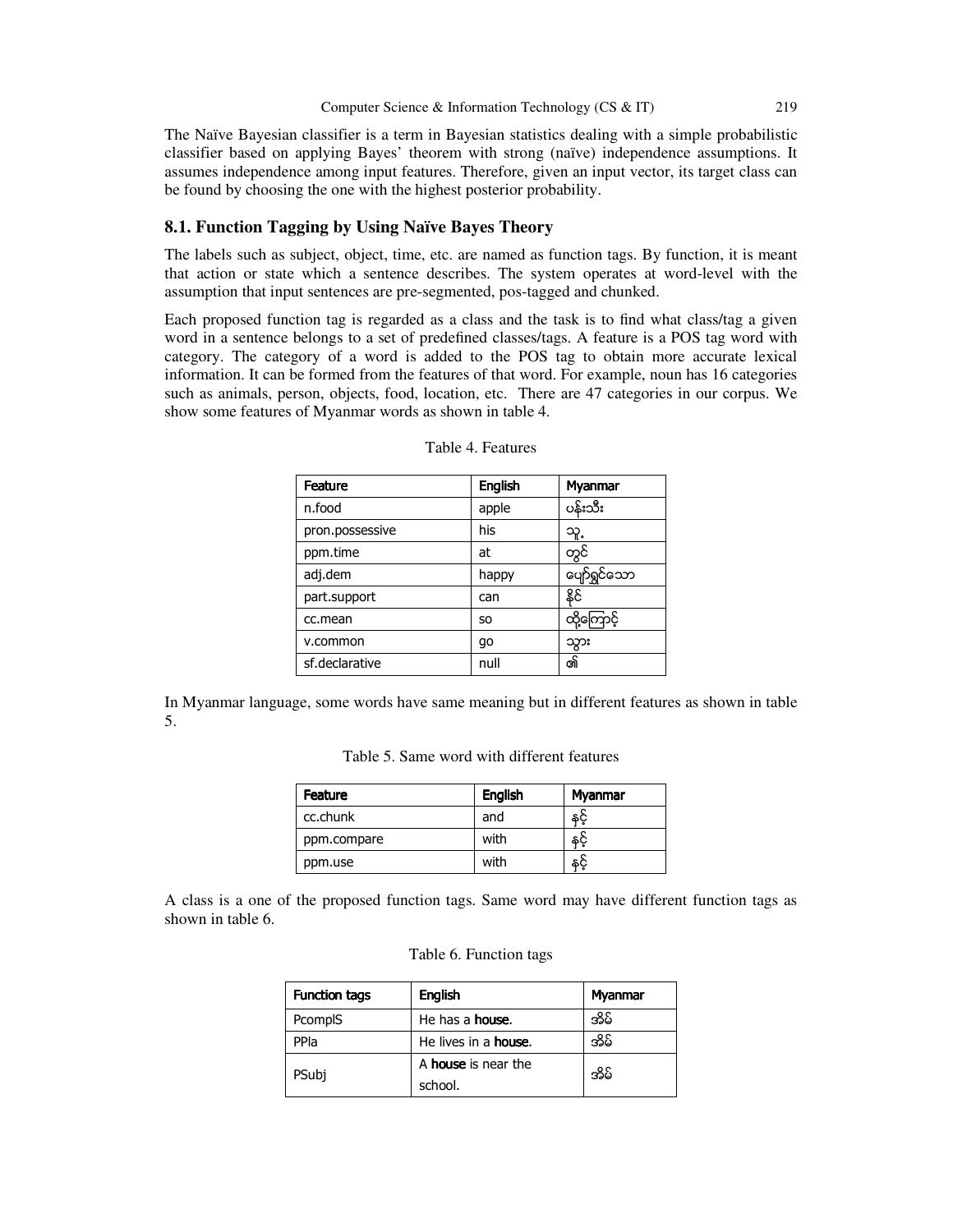220 Computer Science & Information Technology (CS & IT)

| PObj | He buys a <b>house</b> . | အမ |
|------|--------------------------|----|
|      |                          |    |

There are many chunks in a sentence such as NC (noun chunk), PPC (postpositional chunk), AC (adjectival chunk), RC (adverbial chunk), CC (conjunctional chunk), SFC (sentence's final chunk) and VC (verb chunk). The chunk types are shown in table 7.

| No.                      | Chunk Type             | <b>Example</b>             |
|--------------------------|------------------------|----------------------------|
| $\mathbf{1}$             | Noun Chunk             | NC[သူတို့/pron.person]     |
| $\overline{\phantom{0}}$ | Postpositional Chunk   | PPC[သည်/ppm.subj]          |
| 3                        | Adjectival Chunk       | AC[ရဲရင်/adj.dem]          |
| $\overline{4}$           | <b>Adverbial Chunk</b> | RC[လျင်မြန်စွာ/adv.manner] |
| .5                       | Conjunctional Chunk    | CC[သို့မဟုတ်/cc.chunk]     |
| 6                        | Sentence Final Chunk   | SFC[නි/sf.declarative]     |
| $\overline{7}$           | Verb Chunk             | VC[ကူညီ/v.common]          |

Table 7. Chunk types

A chunk contains a Myanmar head word and its modifier. It can contain more than one POS tag and one of the POS tags is selected with respect to the chunk type. In the following chunk, the POS tag (n.animals) is selected with respect to the chunk type (NC).

For example:

NC [ေခြး/n.animals,တစ္/part.number,ေကာင္/part.type]

If the noun chunk (NC) contains more than one noun, the last noun (n.food) is selected as a main word according to the nature of Myanmar language.

For example:

NC [ေဆာင်းရာသီ/n.time,သီးနံပင်/n.food,များ/part.number]

There are many possible function tags  $(t_1, t_2...t_k)$  for each POS tag with category (pc). These possible tags are retrieved from the training corpus by using the following equation that is prior probability as shown in figure 3.

$$
\mathbf{P}\left(\mathbf{t}_{k}|\mathbf{p}\mathbf{c}\right) = \mathbf{C}\left(\mathbf{t}_{k},\mathbf{p}\mathbf{c}\right)/\mathbf{C}(\mathbf{p}\mathbf{c})\tag{1}
$$

ppm.use#UseP:1.0

n.natural#PSubj:0.209,Subj:0.2985,PPla:0.1343,PObj:0.1642,PcomplS:0.0448,PPcomplO:0.0149,

PCau:0.0448,PSim:0.0149,PAim:0.0299,Obj:0.0299,PCom:0.0149

pron.possessive#PIobj:0.1111,PSubj:0.2222,PObj:0.6667

cc.chunk#CCC:1.0

adj.dem#Ada: 0.9149, PObj: 0.0213,PSubj:0.0426,Active:0.0213

ppm.cause#CauP:1.0

n.verb#PSubj:0.6667,PObj:0.3333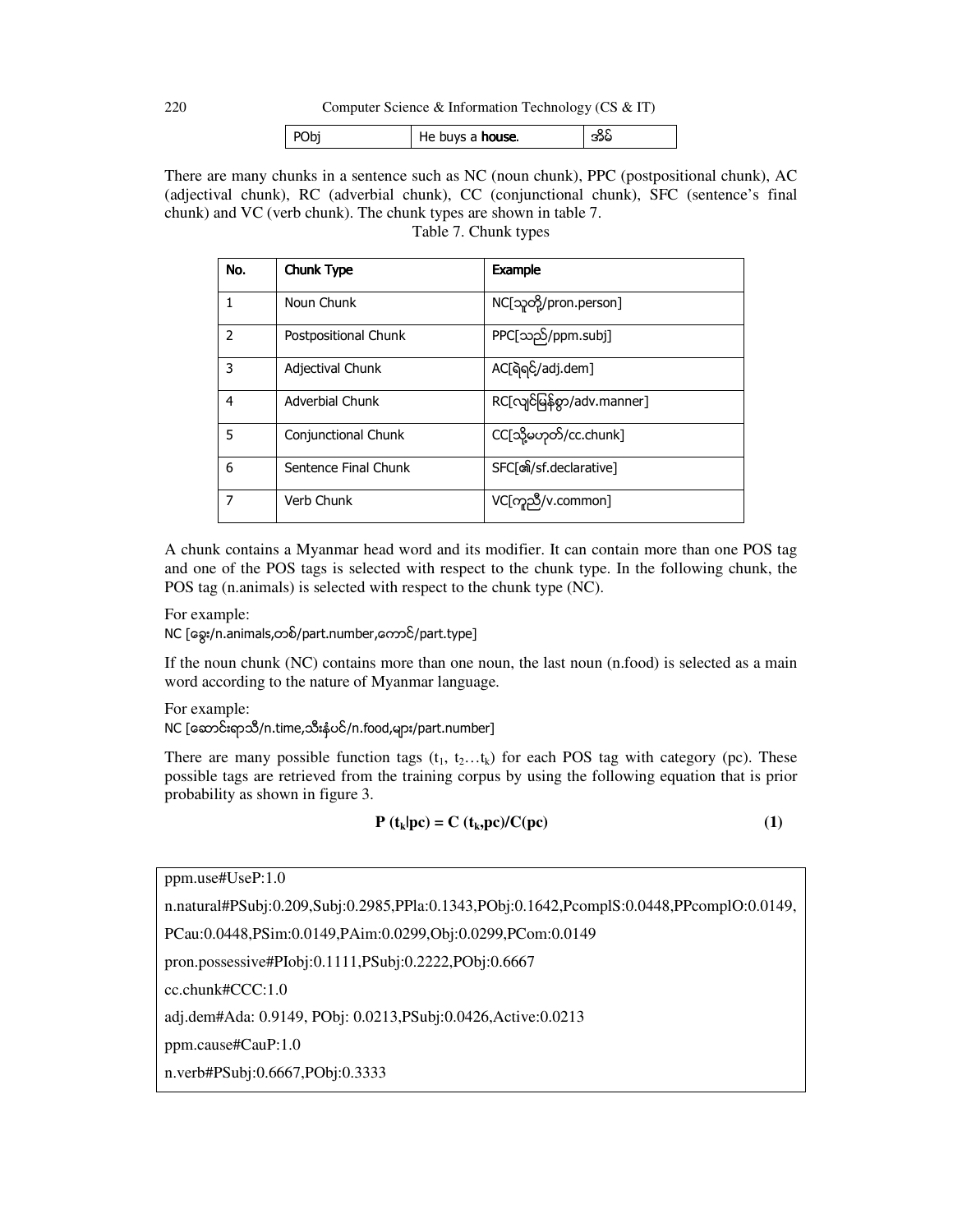# v.common#Active:0.9744,VC:0.0128,PcomplS:0.0128 part.eg#PcomplOP:0.5455,SimP:0.4545

Figure 3. Sample data for POS/Function tag pairs with probability

We calculate the probability between next function tags  $(n_1, n_2...n_i)$  and previous possible tags by using the following equation that is log likelihood as shown in figure 4.

$$
\mathbf{P}(\mathbf{n}_j|\mathbf{t}_k) = \mathbf{C}(\mathbf{n}_j, \mathbf{t}_k) / \mathbf{C}(\mathbf{t}_k)
$$
 (2)

CCC,PSubj=0.2 CCC,PAim=0.04 CCC,Tim=0.04 CCC,PcomplS=0.04 PCau,CauP=1.0 PPla,CCC=0.0156 CCS,Ada=0.0196 CCS,PTim=0.0196 CCS,Tim=0.0131 PlaP,Active=0.6111 PlaP,Subj=0.1111

Figure 4. Sample data for Function/Function tag pairs with probability

Possible function tags are disambiguated by using Naïve Bayesian method. We multiply the probabilities from (1) and (2) and choose the function tag with the largest number as the posterior probability.

Technically, the task of function tags assignment is to generate a sentence that has correct function tags attached to certain words.

Our description of the function tagging process refers to the example as shown in figure 5, which illustrates the sentence ("မမနှင့်လှလှသည် ကျောင်းသို့ စက်ဘီးဖြင့် သွားသည်။" (Ma Ma and Hla Hla go to school by bicycle). This sentence is represented as a sequence of word-tags as "noun verb conjunction noun ppm pronoun verb". It is described as a sequence of chunk as "NC VC CC NC PPC NC VC SFC".

(a) NC[မမ/n.person]#CC[နှင့်/cc.chunk]#NC[လုလု/n.person]#PPC[သည်/ppm.subj]#NC[ကျောင်း/n.location] #PPC[သို႔/ppm.place]#NC[စက္ဘီး/n.objects]#PPC[ျဖင့္/ppm.use]#VC[သြား/v.common]#SFC[သည္/sf]။

(b) PSubj[မမ]#CCC[နှင့်]#PSubj[လုလု]#SubjP[သည်]#PPla[ကျောင်း]#PlaP[သို့]#PUse[စက်ဘီး]#UseP[ဖြင့်] #Active[သြားသည္]။

Figure 5. An overview of function tagging of the sentence (a)The input POS-tagged and chunk sentence (b) The output sentence with function tags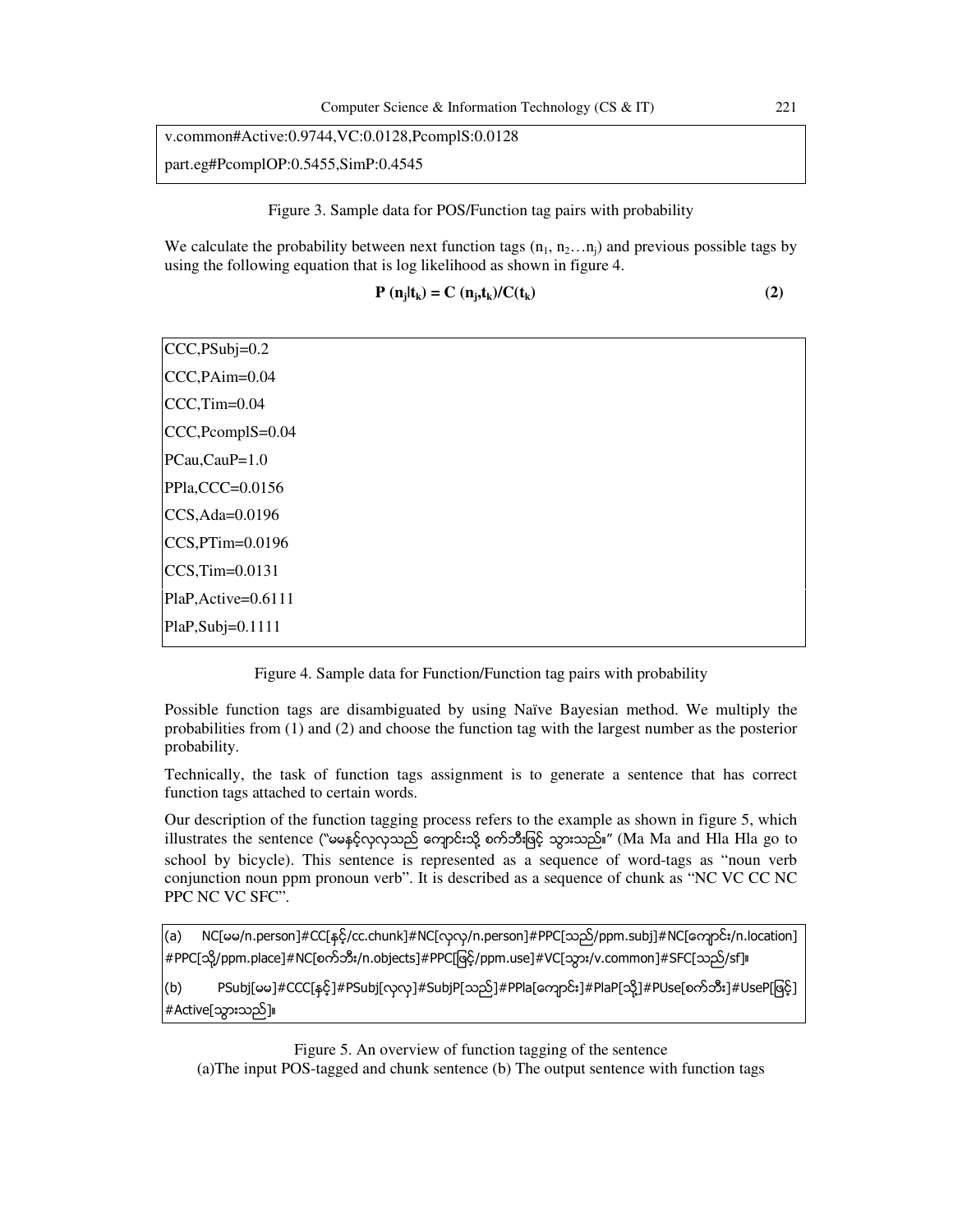## **8.2. Grammatical Relations of Myanmar Sentence**

The LANGUAGE defined by a CFG (context-free grammar) is the set of strings derivable from the start symbol S (for Sentence). The core of a CFG grammar is a set of production rules that replaces single variables with strings of variables and symbols. The grammar generates all strings that, starting with a special start variable, can be obtained by applying the production rules until no variables remain. A CFG is usually thought in two ways: a device for generating sentences, or a device if assigning a structure to a given sentence. We use CFG for grammatical relations of function tags.

A CFG is a 4-tuple <N,Σ,P,S> consisting of

- A set of non-terminal symbols N
- A set of terminal symbols  $\Sigma$
- A set of productions P
	- $A$ ->  $\alpha$
	- A is a non-terminal
	- $\alpha$  is a string of symbols from the infinite set of strings (ΣU N)<sup>\*</sup>
- A designated start symbol S

#### **8.2.1. Simple Sentence**

Consider a simple declarative sentence "သူတို့သည် မောင်ဘကို ခေါင်းဆောင် အဖြစ် ရွေးချယ်ခဲ့ သည်။" (They selected Mg Ba as a leader).

- (a) NC[သူတို႔/pron.possessive]#PPC[သည္/ppm.subj]#NC[ေမာင္ဘ/n.person]#PPC[ကို/ppm.obj]#NC [ေခါင္းေဆာင္/n.person]#PPC[အျဖစ္/part.eg]#VC[ေရြးခ်ယ္/v.common,ခဲ့/part.support]#SFC[သည္/ sf]။
- (b) PSubj[သူတို့]#SubjP[သည်]#PObj[ေမာင်ဘ]#ObjP[ကို]#PPcomplO[ေခါင်းဆောင် ]#PcomplOP[အဖြစ်] # Active[ဈေးချယ်ခဲ့သည်]။
- (c)



Figure 6. An overview of the function tagging and grammatical relations of simple sentence (a) The tagged and chunk sentence (b) The sentence with function tags (c) The syntactic tree structure with function tags

## **8.2.2. Complex Sentence**

Our description of the parsing process refers to the example in figure 7, which illustrates the sentence "အဖေပေးသောစာအုပ်ကိုကျွန် တော်ဖတ်သည်။" (I read the book which is given by my father).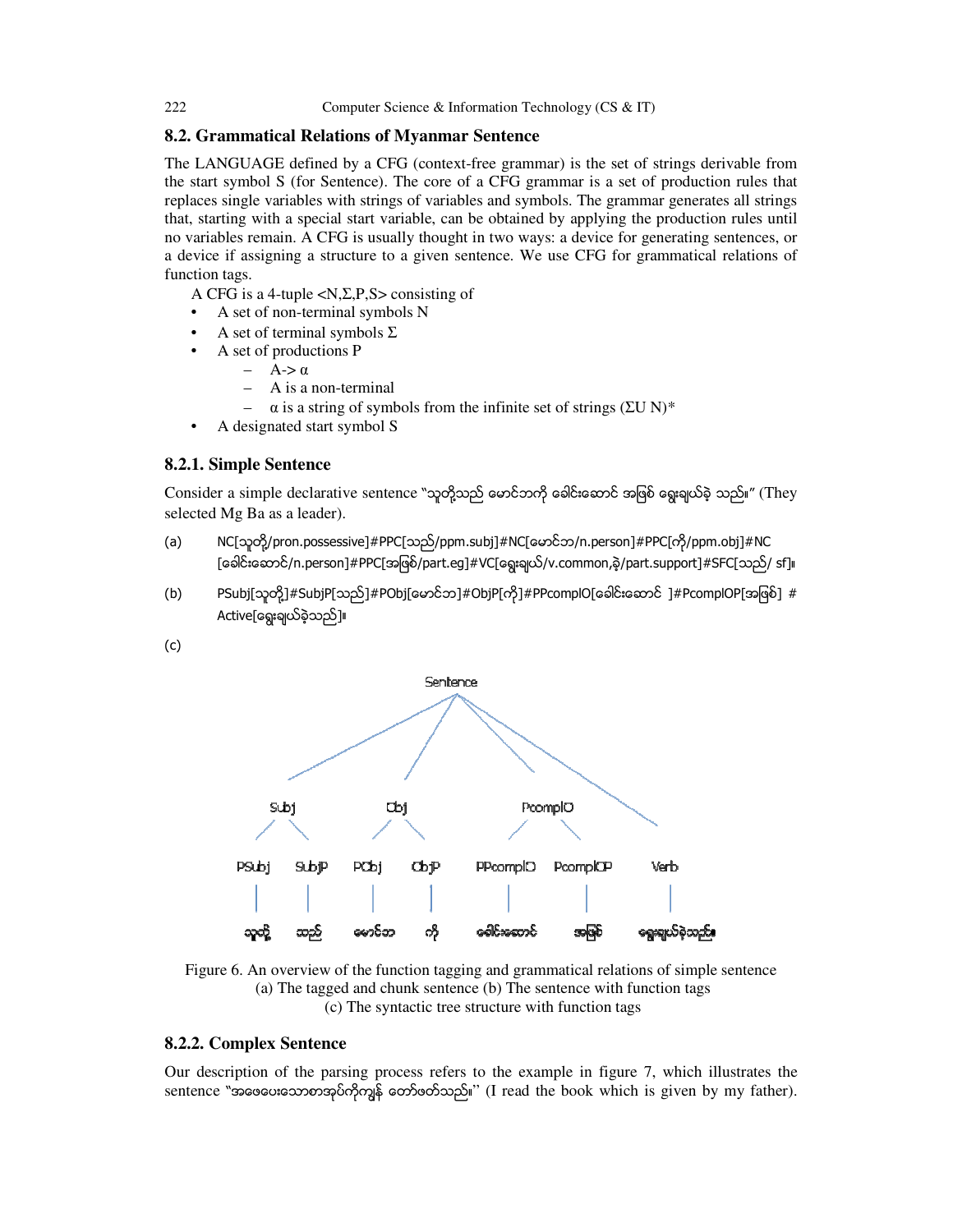This sentence is represented as a sequence of word-tags as "N V CC N PPC PRON V" .It is described as a sequence of chunk as "NC VC CC NC PPC NC VC SFC" and the sentence structure (Sentence) contains separate constituents for the object sentence (Obj-sent) and independent sentence (I-sent), which contains other phrases. Note that this parse tree has had some constituents conflated to comply with the constraint that there be only one constituent per word.

- (a) NC [အေဖ/n.person] # VC [ေပး/v.common] # CC [ေသာ/cc.adj] # NC [စာအုပ္/n.objects] # PPC [ကို/ppm.obj] # NC [ကျွန်တော်/pron.person] # VC [ဖတ်/v.common] # SFC [သည်/sf]။
- (b) Subj[အဖေ]#Active[ပေး]#CCA[သော]#PObj[စာအုပ်]#ObjP[ကို]#Subj[ကျွန်တော်]#Active[ဖတ်သည်]။
- (c)



Figure 7. An overview of the function tagging and grammatical relations of complex sentence (a) The tagged and chunk sentence (b) The sentence with function tags (c) The syntactic tree structure with function tags

## **9. EVALUATION AND RESULTS**

The corpus contains about 3000 sentences with average word length 15. All sentences can be further classified as two sets. One is simple sentence set, in which every sentence has no more than 15 words. The other is complex sentence set, in which every sentence has more than 15 words. There are 1800 simple sentences and 1200 complex sentences in the corpus.

For evaluation purpose, different numbers of sentences collected from Myanmar textbooks of middle school and Myanmar grammar books are used as a test set. The test set can be divided into two groups: first group sentences are composed of word patterns in corpus and second group sentences are composed of word patterns that are not in the corpus. There are 60 sentences in the first group and 40 in the second one.The sentences are tested in the program and the function tagged results are manually checked. In table 8, the performance of function tagging according to the two groups is described.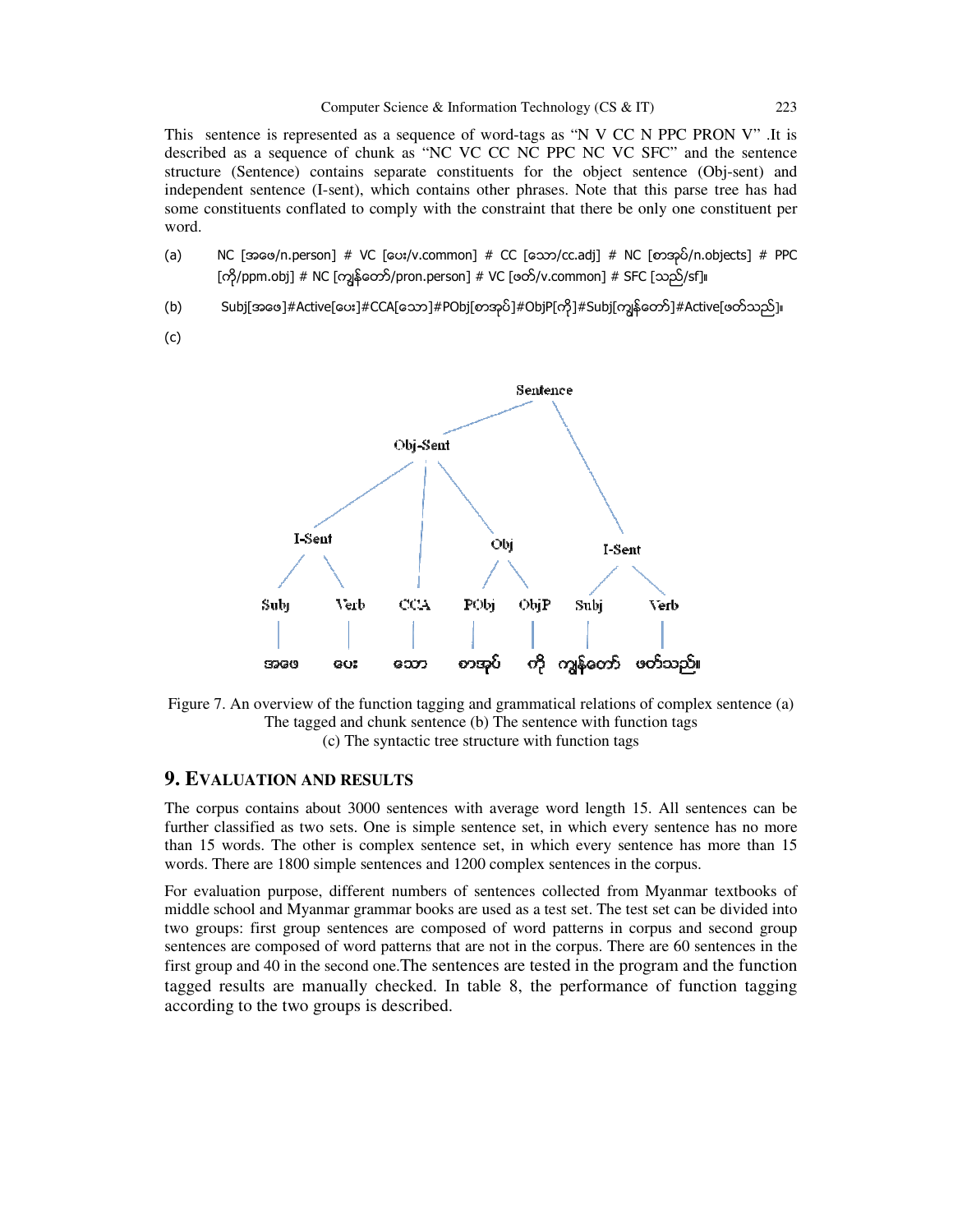Table 8. Performance of function tagging for different sentence patterns

| <b>Sentence Patterns</b>              | Accuracy |
|---------------------------------------|----------|
| sentence patterns in the corpus       | 97.4%    |
| sentence patterns that are not in the | 89.6%    |
| corpus                                |          |

After implementation of the system using the grammar, it has been seen that the system can easily generates the parse tree for a sentence if the sentence structure satisfies the grammar rules.

For example we take the following Myanmar simple sentence မလွ သည္ သူ႔အေမ အတြက္ ကိတ္မုန္႔ ဝယ္လာသည္။ (Ma Hla buys a cake for her mother.)

The structure of the above sentence is Subj-Aim-Obj-Pla-Verb. This is a correct sentence according to the Myanmar literature. According to the grammar a possible top-down derivation for the above simple sentence is

| 1. Sentence                                | [start]                                  |
|--------------------------------------------|------------------------------------------|
| $2 \rightarrow$ -S-Sent                    | $[{Sentence}\rightarrow{I-sent}]$        |
| $3. \gg$ Subj-Aim-Obj- Verb                | $[I-sent \rightarrow Subi-Aim-Obi-Verb]$ |
| $4.$ >> PSubj SubjP -Aim-Obj- Verb         | $[Subi \rightarrow PSubi SubiP]$         |
| $5. \gg$ PSubj SubjP - PAim-AimP-Obj- Verb | $[Aim \rightarrow PAim AimP]$            |
| $6.$ >> PSubj SubjP $-PAim-AimP-Obj-Verb$  | $[Obj \rightarrow Obil]$                 |

For example we take the following Myanmar complex sentence မိုးရွာလျှင်ကလေးများသည်လမ်းပေါ်တွင်ဘောလုံးကန်ကြသည်။ (If it rains, the children play the football on the road.)

The structure of the above sentence is Verb-CCS-Subj-Pla-Obj-Verb. This is a correct sentence according to the Myanmar literature. According to the grammar a possible top-down derivation for the above complex sentence is

| 1. Sentence                                  | [start]                                      |
|----------------------------------------------|----------------------------------------------|
| $2.$ $>>$ I-sent CCS I-sent                  | $[{Sentence}\rightarrow{I-sent CCS I-sent}]$ |
| $3.$ $>>$ Verb CCS I-sent                    | $[I-sent \rightarrow Verb]$                  |
| 4. >>Verb CCS Subj Pla Obj Verb              | $[I-sent \rightarrow Subj Pla Obj Verb]$     |
| 5. >>Verb CCS PSubj SubjP Pla Obj Verb       | $[Sub] \rightarrow PSubj SubjPl$             |
| 6. >>Verb CCS PSubj SubjP PPla PlaP Obj Verb | $[Pla \rightarrow PP1a PlaP]$                |
| 7. >>Verb CCS PSubj SubjP PPla PlaP Obj Verb | $[Obj\rightarrow Obi]$                       |

From the above derivation it has been seen that the Myanmar sentence is correct according to the grammar. So our system generates a parse tree successfully.

Our program tests only the sentence structure according to the grammar rules. So if the sentence structure satisfies the grammar rule, program recognizes the sentence as a correct sentence and generates a parse tree. Otherwise it gives output as an error.

## **10. CONCLUSION AND FUTURE WORK**

In this paper, we investigate the function tag of the word depending on the sentence structure of Myanmar language. We used Naïve Bayesian technique for the task of assigning function tags. For grammatical relations of the function tags, we use context free grammar. The parse tree can be built by using function tags.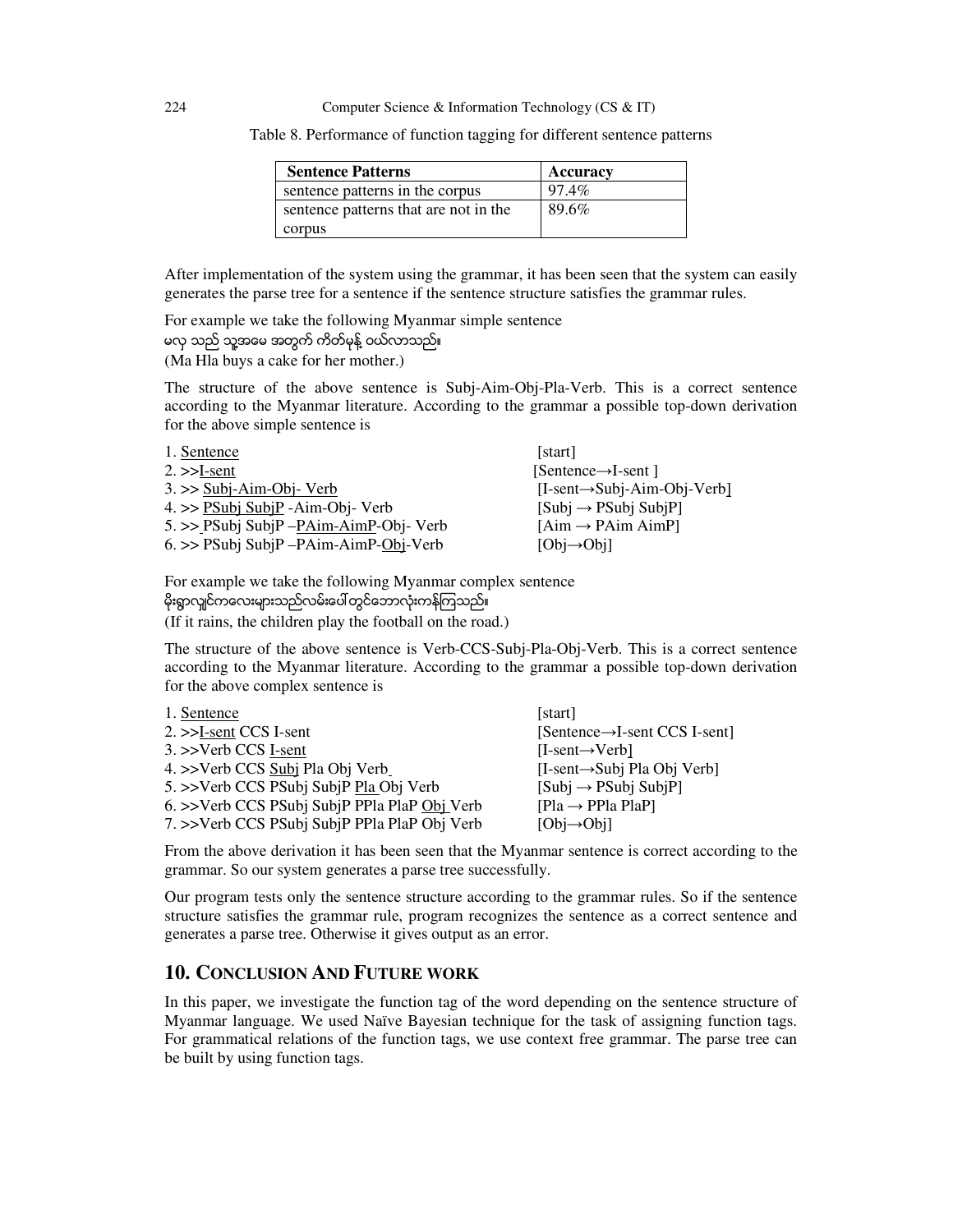As function tagging is a pre-processing step for grammatical relations, the errors occurred in the task of function tagging affect the relations of the words. The corpus may be balanced because Naïve Bayesian framework probability simply describes uncertainty. The corpus creation is time consuming. The corpus is the resource for the development of Myanmar to English translation system and we expect the corpus to be continually expanded in the future because the tested sentence can be added into the corpus.

In this work we have considered limited number of Myanmar sentences to construct the grammar rules. In future work we have to consider as many sentences as we can and some more tags for constructing the grammar rules because Myanmar language is a free-phrase-order language. Word position for one sentence may not be same in the other sentences. So we can not restrict the grammar rules for some limited number of sentences.

#### **REFERENCES**

- [1] John C. Henderson and Eric Brill. "Exploiting Diversity in Natural Language Processing: Combining Parsers".
- [2] Don Blaheta (2003) "Function tagging". Ph.D. Dissertation, Brown University. Advisor-Eugene Charniak.
- [3] Phyu Hnin Myint (2010) "Assigning automatically Part-of-Speech tags to build tagged corpus for Myanmar language", The Fifth Conference on Parallel Soft Computing, Yangon, Myanmar.
- [4] Phyu Hnin Myint (2011) "Chunk Tagged Corpus Creation for Myanmar Language". In Proceedings of the ninth International Conference on Computer Applications, Yangon, Myanmar.
- [5] Eugene Charniak (1997) "Statistical parsing with a context-free grammar and word statistics". In Proceedings of the Fourteenth National Conference on Artificial Intelligence, pages 598-603, Menlo Park.
- [6] Michael Collins (1997) "Three generative, lexicalized models for statistical parsing". In Proceedings of the 35th Annual Meeting of the Association for Computational Linguistics, pages 16-23.
- [7] Don Blaheta and Mark Johnson (2000) "Assigning function tags to parsed text". In Proceedings of the 1st Annual Meeting of the North American Chapter of the Association for Computational Linguistics, 234–240.
- [8] Mihai Lintean and Vasile Rus (2007) "Naive Bayes and Decision Trees for Function Tagging". In Proceedings of the International Conference of the Florida Artificial Intelligence Research Society (FLAIRS) 2007, Key West, FL, May 2007 (in press).
- [9] Yong-uk Park and Hyuk-chul Kwon (2008) "Korean Syntactic Analysis using Dependency Rules and Segmentation ", Proceedings of the Seventh International Conference on Advanced Language Processing and Web Information Technology(ALPIT2008), Vol.7, pp.59-63, China, July 23-25, 2008
- [10] Mark-Jan Nederhof and Giorgio Satta (2002) "Parsing Non-Recursive Context-Free Grammars". In Proceedings of the 40th Annual Meeting of the Association for Computational Linguistics (ACL ANNUAL'02), July 7-12, Pages 112-119, Philadelphia, Pennsylvania, USA.
- [11] Kyongho Min and William H. Wilson (1995) "Are Efficient Natural Language Parsers Robust?" Proceedings of the Eighth Australian Joint Conference on Artifical Intelligence (AI '95), Canberra 13- 17 November 1995, 283-290. Edited Xin Yao. World Scientific, Singapore. ISBN 981-02-2484-2
- [12] Myanmar Thudda, vol. 1 to 5 in Bur-Myan, Text-book Committee, Basic Edu., Min. of Edu., Myanmar, ca. 1986
- [13] Shwe Pyi Soe (2010) ျမန္မာဘာသာစကား Aspects of Myanmar Language
- $[14]$  Thaung Lwin (1978) နည်းသစ်မြန်မာသဒ္ဒါ
- [15] Ko Lay (2003) မြန်မာသဒ္ဒါဖွဲ့စည်းပုံ Ph.D. Dissertation, Myanmar Department, University of Educaion.